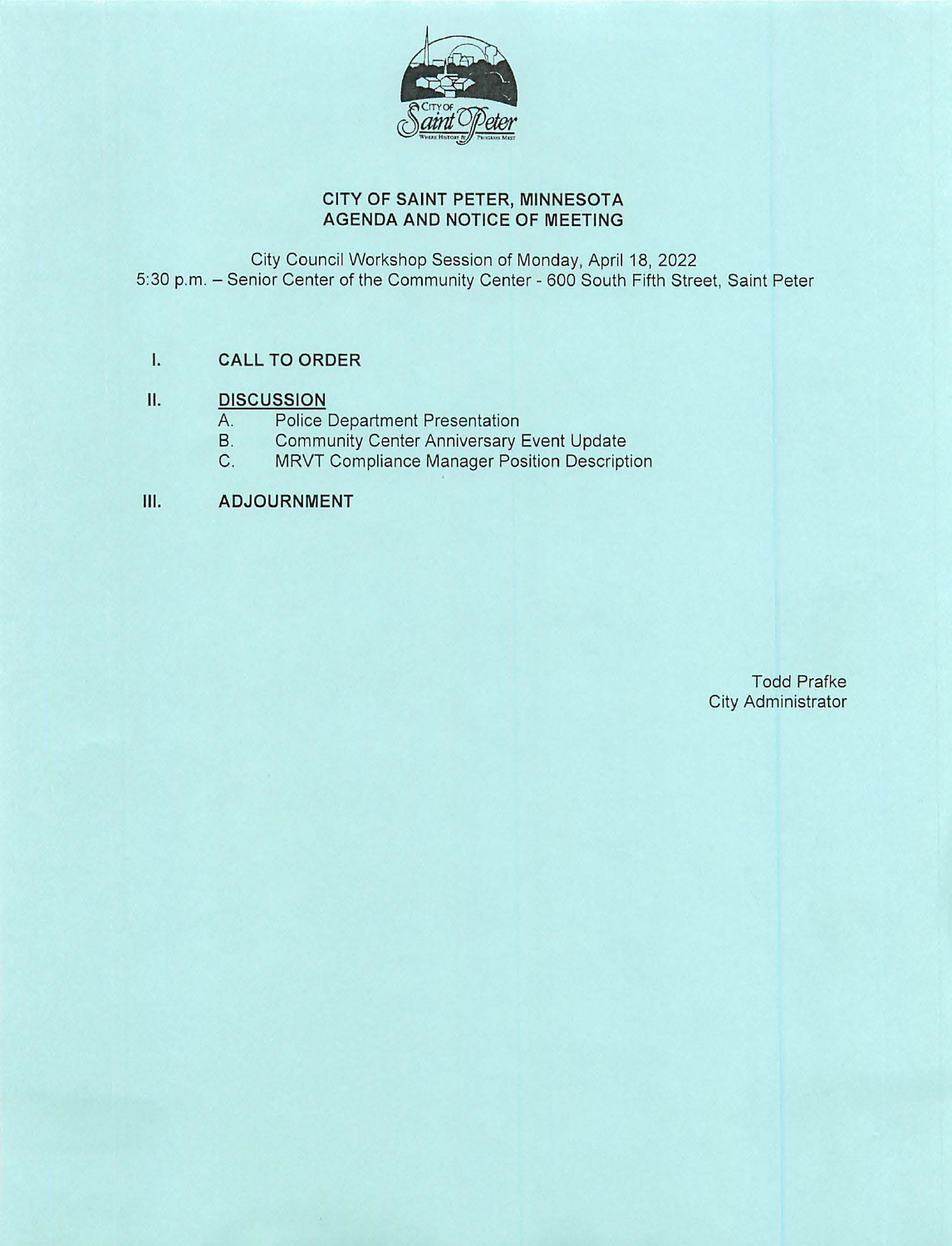

# **Memorandum**

TO: Honorable Mayor Nowell Members of the City Council

**FROM:** Todd Prafke City Administrator **DATE:** 4/15/22

**RE:** Department Presentation: Police Department

## **ACTION/RECOMMENDATION**

None needed. For Council information and discussion only.

## **BACKGROUND**

Each year, the various departments of the City make an annual presentation to the City Council on activities in the department. The workshop on Monday evening will feature a presentation from the Police Department.

Please feel free to contact me if you have any questions or concerns on this agenda item.

TP/bal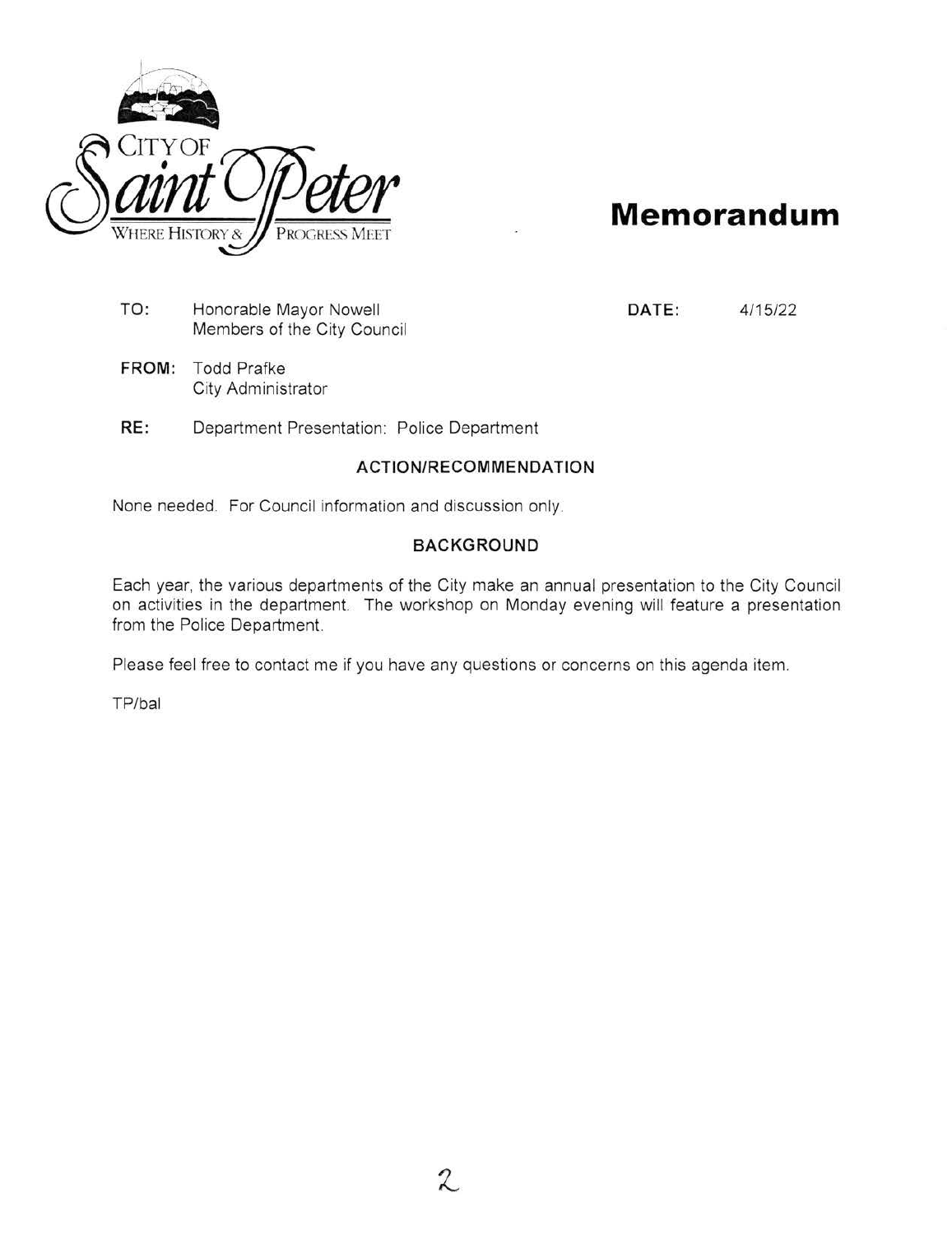

# CITY OF **Memorandum**

TO: Todd Prafke **DATE:** 4/13/2022 City Administrator

**FROM:** Joey Schugel Recreation and Leisure Services Director

**RE:** Community Center/Library 20 Year Anniversary

# **ACTION/RECOMMENDATION**

None needed. For your review and discussion only.

# **BACKGROUND**

The Saint Peter Community Center and Library 20 Year Anniversary Event will be held Friday, May 6 from 4-7 p.m. to celebrate the impact that these facilities have had and continue to have on the community. The Recreation and Leisure Services Department is organizing a variety of activities, entertainment, and community resources for this event, some of which are listed below:

- Representation from the various tenants who operate in the Community Center. Goal is to highlight what services they provide for the community.
- Representation from community partners such as the School District, Youth Associations, and other non-profits that utilize the Community Center and Library.
- Recreational activities in the gym, library, and potentially outside depending on weather. Activities include Pickleball, Exploration Recreation, Fitness Activities Makers Space and more.
- Promotion of summer registration opportunities including summer reading program , recreation programs and camps, summer pool passes, and scholarship opportunities.
- Musical entertainment in the Senior Center and patio area.
- Light snacks and refreshments.

This will be a great opportunity to highlight the many great connections and opportunities in our community and how this facility has been such a large part of that for twenty years .

Please contact me with questions pertaining to this event.

JS/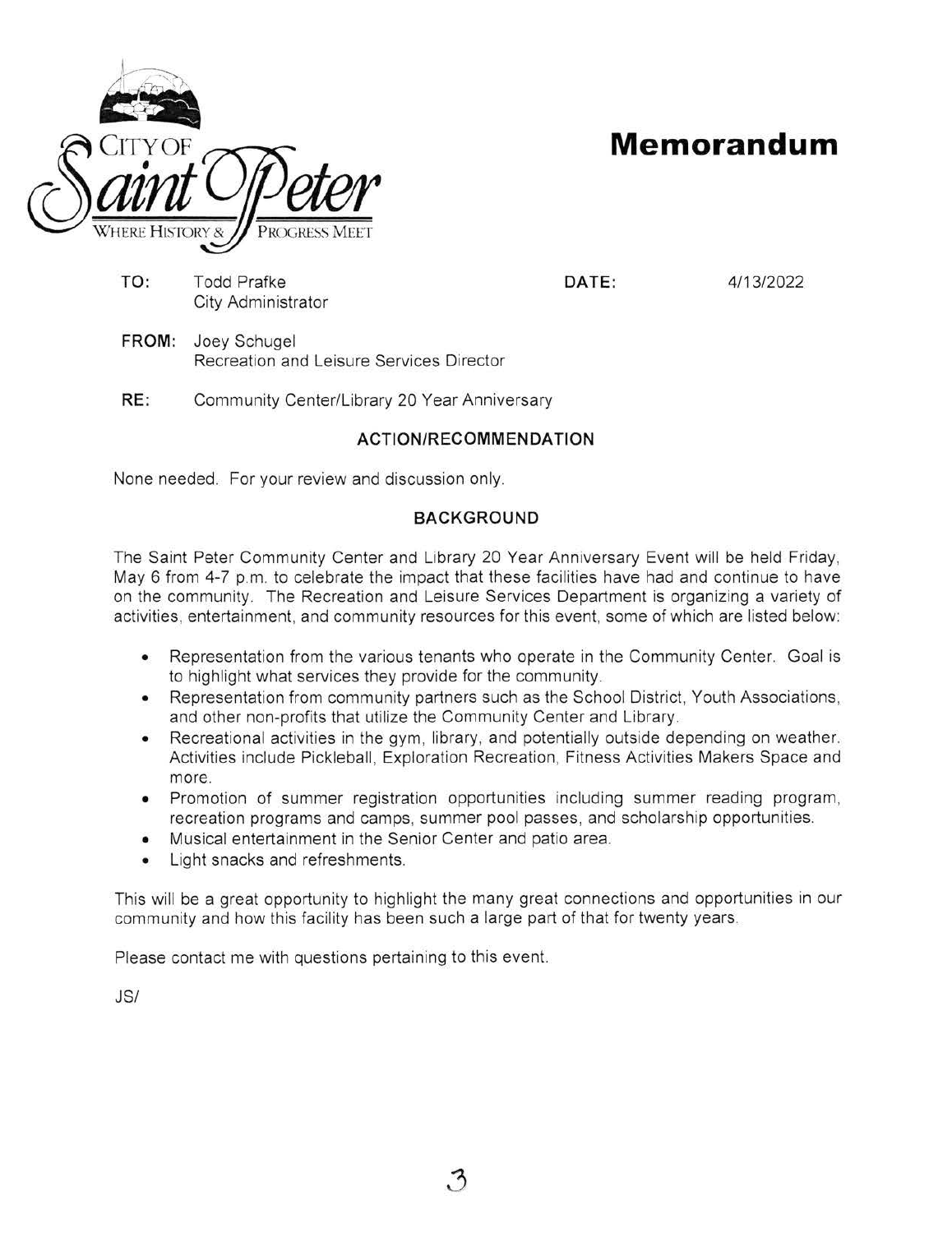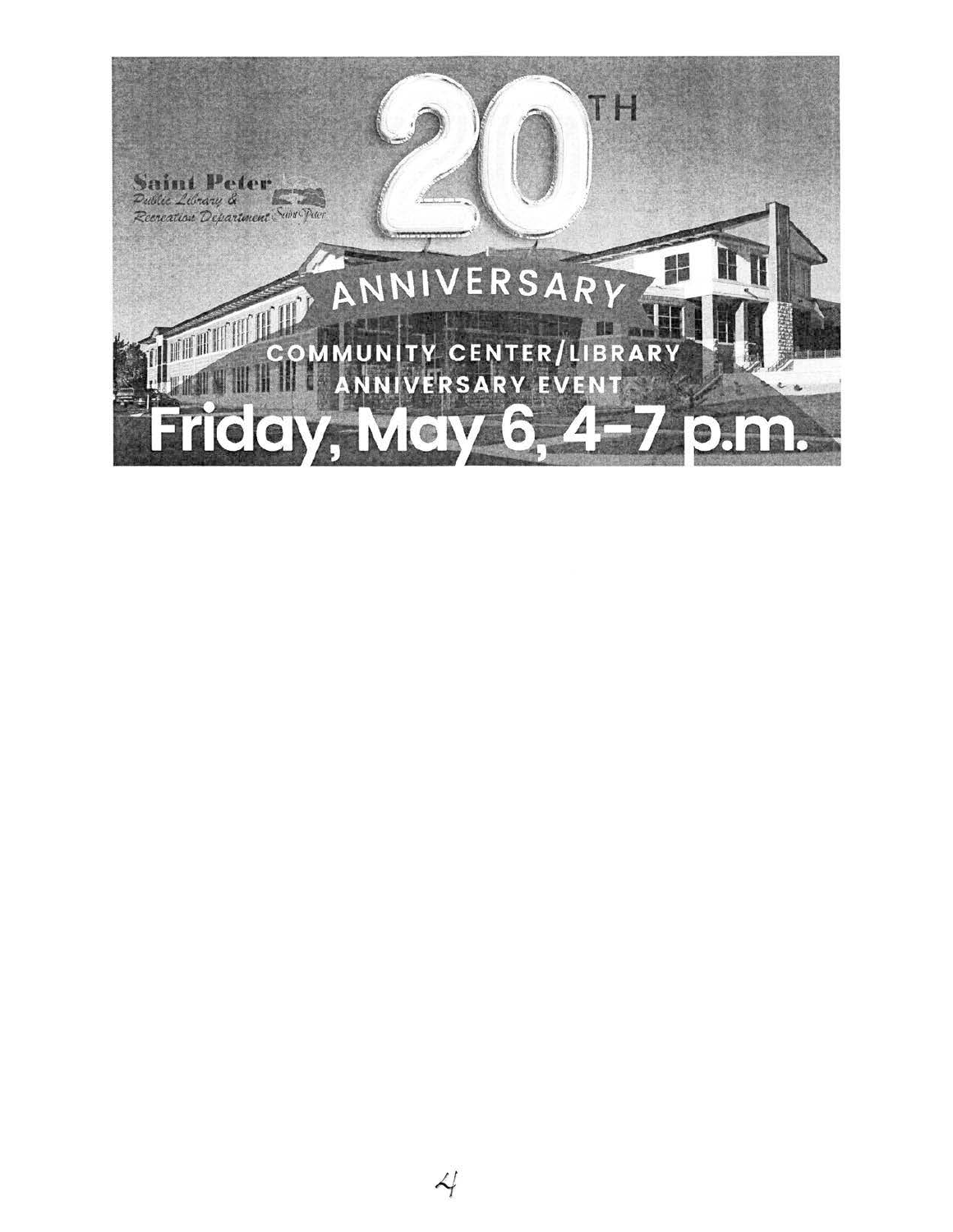

# **Memorandum**

**TO:** Honorable Mayor Nowell Members of the City Council **DATE:** 4/15/2022

- **FROM:** Todd Prafke City Administrator
- **RE:** MRVT Compliance Manager Job Description

# **ACTION/RECOMMENDATION**

None needed. For your information and discussion only.

## **BACKGROUND**

Please find attached a modified job description for the position of MRVT Compliance Manager. Our practice has been to do a review of job descriptions when openings occur to ensure compliance with State and Federal regulations, and to ensure that the essential job functions, physical requirements and the minimum and desired qualifications accurately reflect the requirements of the position.

Changes recommended for this position description focus on the minimum and desired qualifications. The goal of the proposed changes is to shift to a more people and management skill set while maintaining the basic certifications and knowledge base that is necessary for doing paperwork and tracking for the compliance issues that MRVT is responsible for at both the State and Federal levels.

If approved, this would most likely mean some slight changes to the Operations Manager position as well. I plan to review that description as well, but because of the timeline I hope to put in place, I would like to get this one moving sooner rather than later.

My goals for transition in this position will be to have at least a couple weeks of overlap in the hire process to help ensure a smooth transition. The most significant change is the work or pay equity points. Based on a review of the City System and the supervisory skills needed, this position is recommended for an increase in points.

Please feel free to contact me if you have any questions or concerns about this agenda item.

TP/bal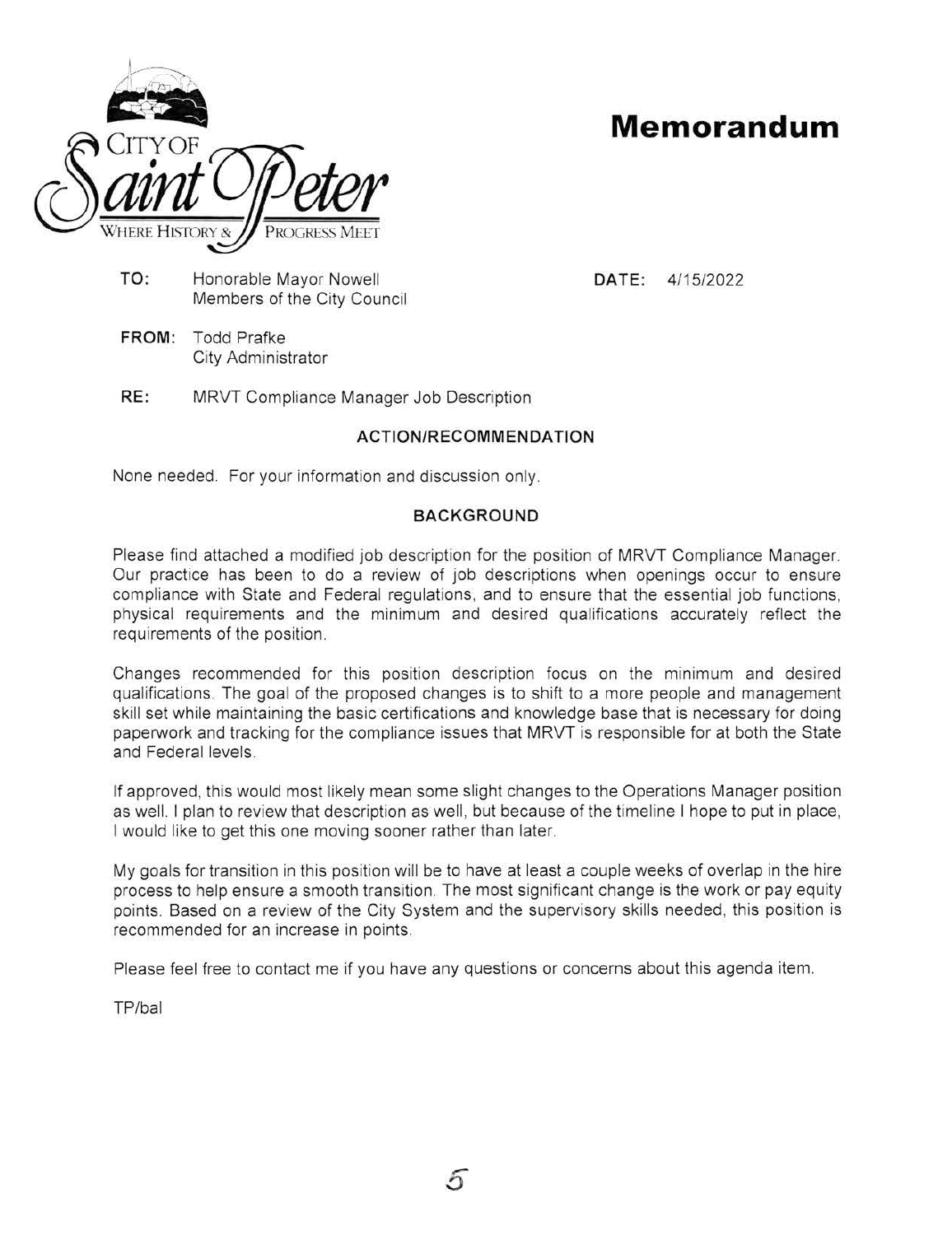#### **CITY OF SAINT PETER, MINNESOTA**

#### **POSITION DESCRIPTION**

## Pay Equity Points = 205473

| <b>POSITION TITLE:</b> | TRANSIT COMPLIANCE MANAGER            |
|------------------------|---------------------------------------|
| <b>DEPARTMENT:</b>     | FINANCE                               |
| <b>SUPERVISOR:</b>     | CITY ADMINISTRATORDIRECTOR OF FINANCE |

## **OVERVIEW OF POSITION:**

Under the direction and general supervision of the City AdministratorDirector of Finance, the Transit Compliance Manager provides management and supervision of the transit service. Applies for, documents and ensures compliance with Federal and State grant application requirements and oversees Transit Drug and Alcohol program.

## **ESSENTIAL JOB FUNCTIONS**

- Prepares and submits annual grant application and monthly reports to the Minnesota Department of Transportation (MN/DOT).
- Maintains regular contact with the Minnesota Department of Transportation. L,
- Communicates regularly with Drivers and with the City AdministratorDirector of Finance.
- Investigates all accidents and incidents involving transit vehicles, employees or passengers, makes reports to Supervisor as necessary.
- Ensures compliance with Drug and Alcohol testing regulations, OSHA and other safety rules.
- Serves as Drug and Alcohol Program Manager (DAPM) and Designated Employer Representative (DER).
- Prepares and submits procurement documents as required by Federal Transportation Administration (FTA) and MN/DOT.
- Assists the Transit Operations Manager with recruitment and selection of Transit staff and scheduling maintenance of vehicles.-
- Help Bus Drivers troubleshoot with dispatch hardware; restart and perform trips as requested in order to ensure proper operation.
- Maintains necessary records.
- Promotes transit use. "New Transit" to the communities. including speaking in front of user groups and others about use and benefits of transit.

b

Writes and maintains driver, system and passenger policies.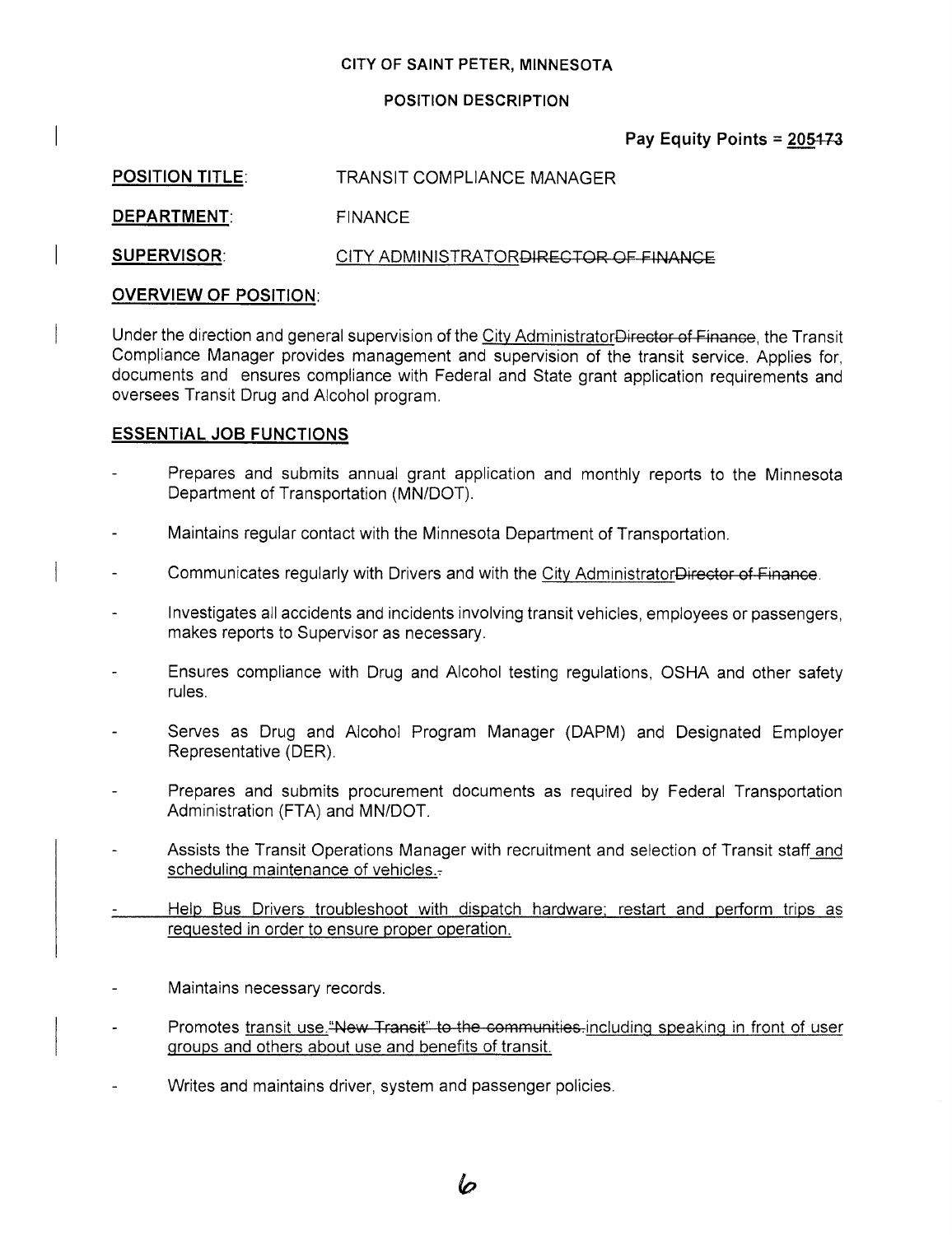#### **CITY OF SAINT PETER, MINNESOTA**

#### **POSITION DESCRIPTION**

- Serves as a Bus Driver for overload and other scheduled and unscheduled operational hours.
- Assists other City personnel with agendas, documentation, and meetings of the Joint Powers Board.
- Performs related duties as assigned or apparent.

## **REQUIRED INTERPERSONAL SKILLS:**

Ability to: communicate effectively, both orally and in writing; accept responsibility; secure the confidence of transit system patrons; maintain confidentiality as needed; demonstrate tact; interact appropriately with other staff and the general public; demonstrate leadership and organizational skills; assist in the management of transit operations and coordinate the work of transit personnel, when necessary.

## **ESSENTIAL PHYSICAL REQUIREMENTS**

The Transit Compliance Manager is required to be capable of performing the following physical functions or a combination there of for any given workday -with or without accommodation:

Legend:

Continuously is over 2/3 of a work day

Frequently is 1/3 to 2/3 of a work day

Occasionally is less than 1/3 of a work day

Work day - a normal work day is eight (8) hours with a break for a meal. A normal work week is five (5) days with two consecutive days off. During emergencies, work days may extend to 16 hours or more and a work week to seven days.

- Speak, read, write and understand English.
- Hearing normal or corrected to normal.
- Eyesight 20/40 or corrected to 20/40.
- In an 8 hour day sit for up to 8 hours and/or stand for up to 8 hours.
- Frequently bend, stoop, squat, crouch, kneel and balance.
- Occasionally reach above shoulder level.
- Use hands for simple grasping and fine manipulation.
- Occasionally lift and carry up to fifty (50) pounds.

## **MINIMUM QUALIFICATIONS:**

- High school diploma or equivalent.
- Possession of a valid driver's license; and possession of a valid, or the ability to obtain within 30 days of employment, a minimum of a-Minnesota CDL Class C Driver's License with passenger endorsement within thirty  $(30)$  days of employment-
- Basic knowledge of vehicle mechanics and functions.
- One year of supervisory experience supervising a minimum of two people, Demonstrated ability to use a personal computer.